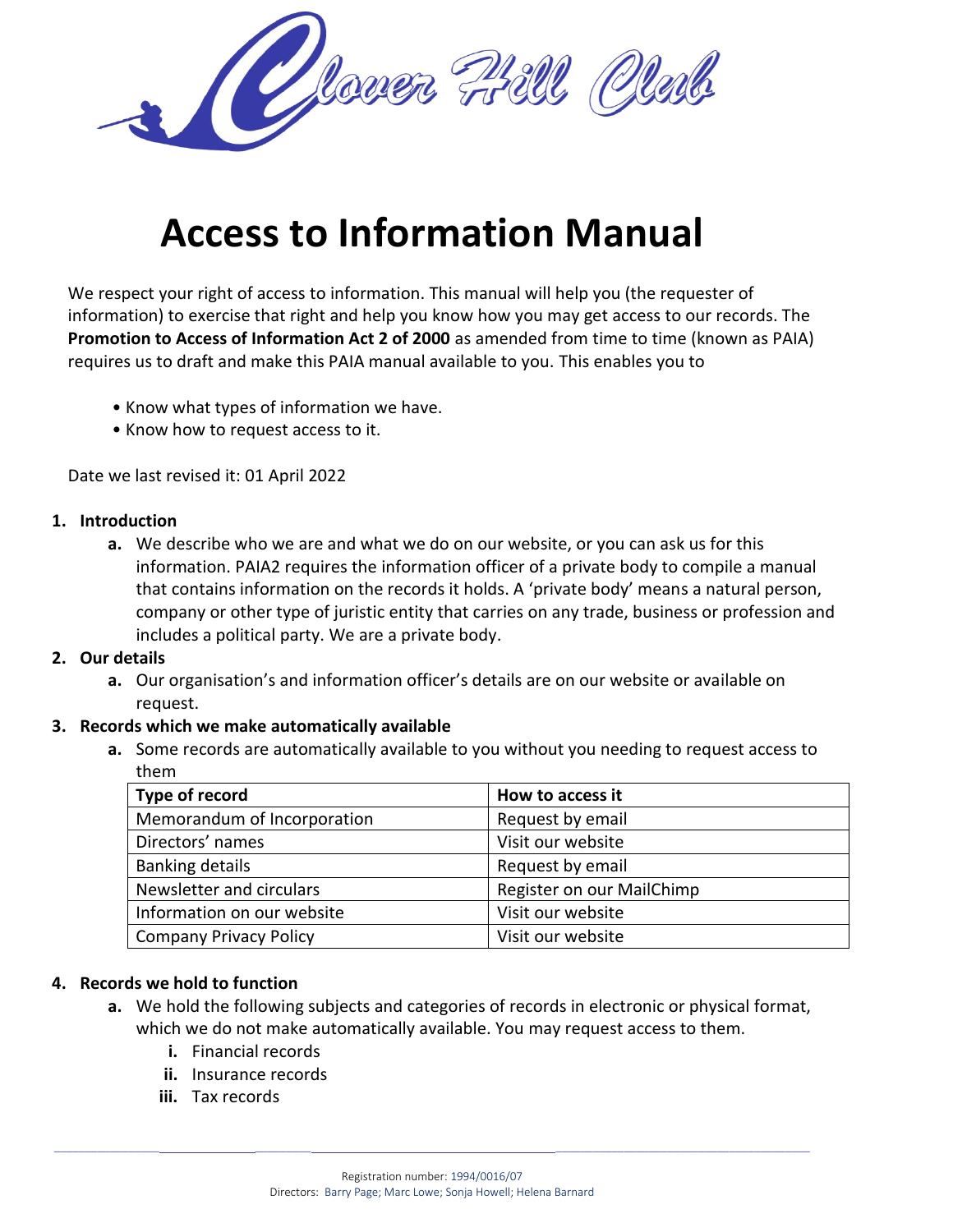

## **5. Records we hold to comply with the law**

- a. We hold shareholder information as required by the Share Block Act.
- b. We hold minutes of Board and General Meetings as required by the Companies Act.

## **6. How you can request access**

- **a.** We have appointed our information officer to deal with all matters relating to PAIA so we can comply with our PAIA obligations. To request access to a record, please submit a signed and dated letter to our information officer's email address as listed in the Privacy Policy at [www.cloverhill.co.za.](http://www.cloverhill.co.za/)
- **b.** Please ensure that the letter:
	- **i.** has enough information for the information officer to identify you, the requested records, and the form of access you require,
	- **ii.** specifies your email address, postal address, or fax number,
	- **iii.** describes the right that you seek to exercise or protect,
	- **iv.** explains why you need the requested record to exercise or protect that right,
	- **v.** provides any other way you would like to be informed of our decision other than in writing, and
	- **vi.** provides proof of the capacity in which you are making the request if you are making it on behalf of someone else (we will decide whether this proof is satisfactory).
	- **vii.** If you do not provide this information, we may:
		- **1.** reject the request due to lack of procedural compliance,
		- **2.** refuse it if you do not provide sufficient information, or
		- **3.** delay it

## **7. How we will give you access**

**a.** We will evaluate and consider all requests we receive. If we approve your request, we will decide how to provide access to you – unless you have asked for access in a specific form. Publication of this manual does not give rise to any rights to access information records, except in terms of PAIA

## **8. How much it will cost you**

- **a.** Request fees
	- **i.** When submitting your request, you must pay us a request fee as the law prescribes. You must pay us the prescribed fees before we give you access. You will receive a notice from our information officer upon your request, setting out the application procedure.
- **b.** Access fees
	- **i.** If we grant the request, you will have to pay us a further access fee the law prescribes that includes a fee for the time it takes us to handle your request, or if the time has exceeded the prescribed hours to search and prepare the record for disclosure. Our information officer will notify you if you need to pay a deposit for the access fee. The deposit may be up to one third of the prescribed access fee. The access fee will provide for:
		- **1.** the costs of making the record, or transcribing the record,
		- **2.** a postal fee (if applicable), and

 $\_$  , and the set of the set of the set of the set of the set of the set of the set of the set of the set of the set of the set of the set of the set of the set of the set of the set of the set of the set of the set of th